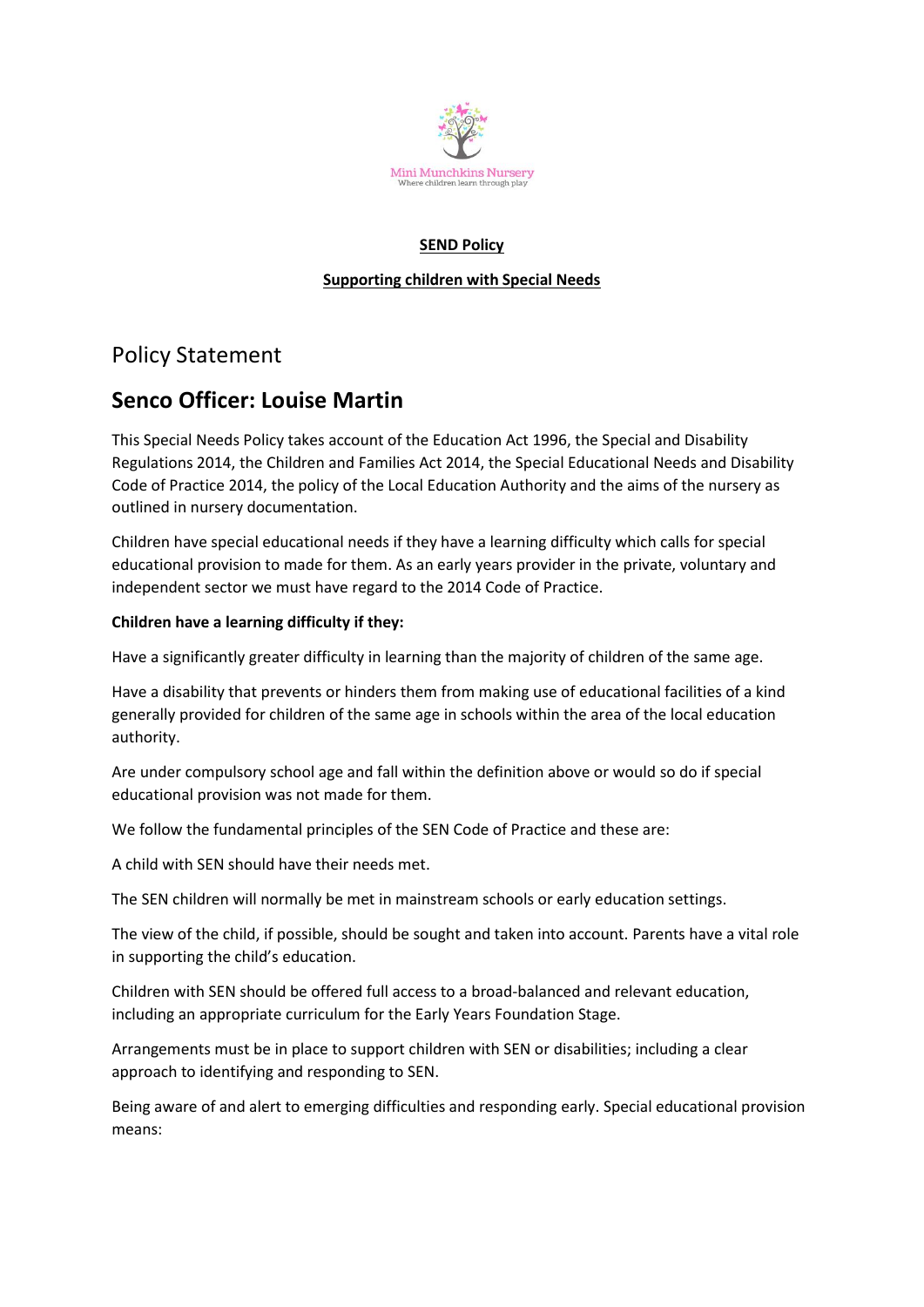

(a) For children of two or more, special educational provision is educational or training provision that is additional to or different from that made generally for other children or young people of the same age by mainstream schools, maintained nursery schools or by relevant early years providers. For a child under two years of age, special educational provision means educational provision of any kind.

(b) A child under compulsory school age has special educational needs if he or she has a significantly greater difficulty in learning than the majority of others of the same age.

## **English as an Additional Language**

Children must not be regarded as having a learning difficulty solely because the language or form of language of their home is different from the language in which they will be taught.

#### **Admissions Policy**

This nursery adheres to the admission policy to provide appropriate support for pupils with a range of special educational needs.

## **Access for the Disabled**

The nursery is equipped with wide doorways and disabled toileting facilities. The needs of the pupils will be taken into account when considering full access to the foundation stage curriculum.

## **Identification, Assessment and Provision in Early Education Settings**

The Government's Early Learning Goals set out what most children will have achieved by the end of the Early Years Foundation Stage (the end of the school reception year). Children will progress at different rates during the EYFS and some children may not reach the goals by the end of their reception year. These children will need differentiated learning opportunities and regular monitoring within our setting to help them make progress. In addition, the 'Early Years Outcomes' is an aid to enable practitioners to understand the outcomes they should be working towards.

## **The Special Educational Needs Coordinator (SENCo) – Louise Martin**

The EYFS framework requires early years providers to have arrangements in place for meeting children's SEN, including the expectation to identify a SENCO.

The SENCo will have responsibility for:

Liaison with parents and other professionals in respect of children with special educational needs.

Taking the lead in further assessments and planning support.

Advising and supporting other practitioners in the setting.

Ensuring that appropriate Individual Education Plans are in place and that these are reviewed regularly.

Ensuring that relevant background information about individual children with SEN is collected, recorded and updated at Early Years Action, Early Years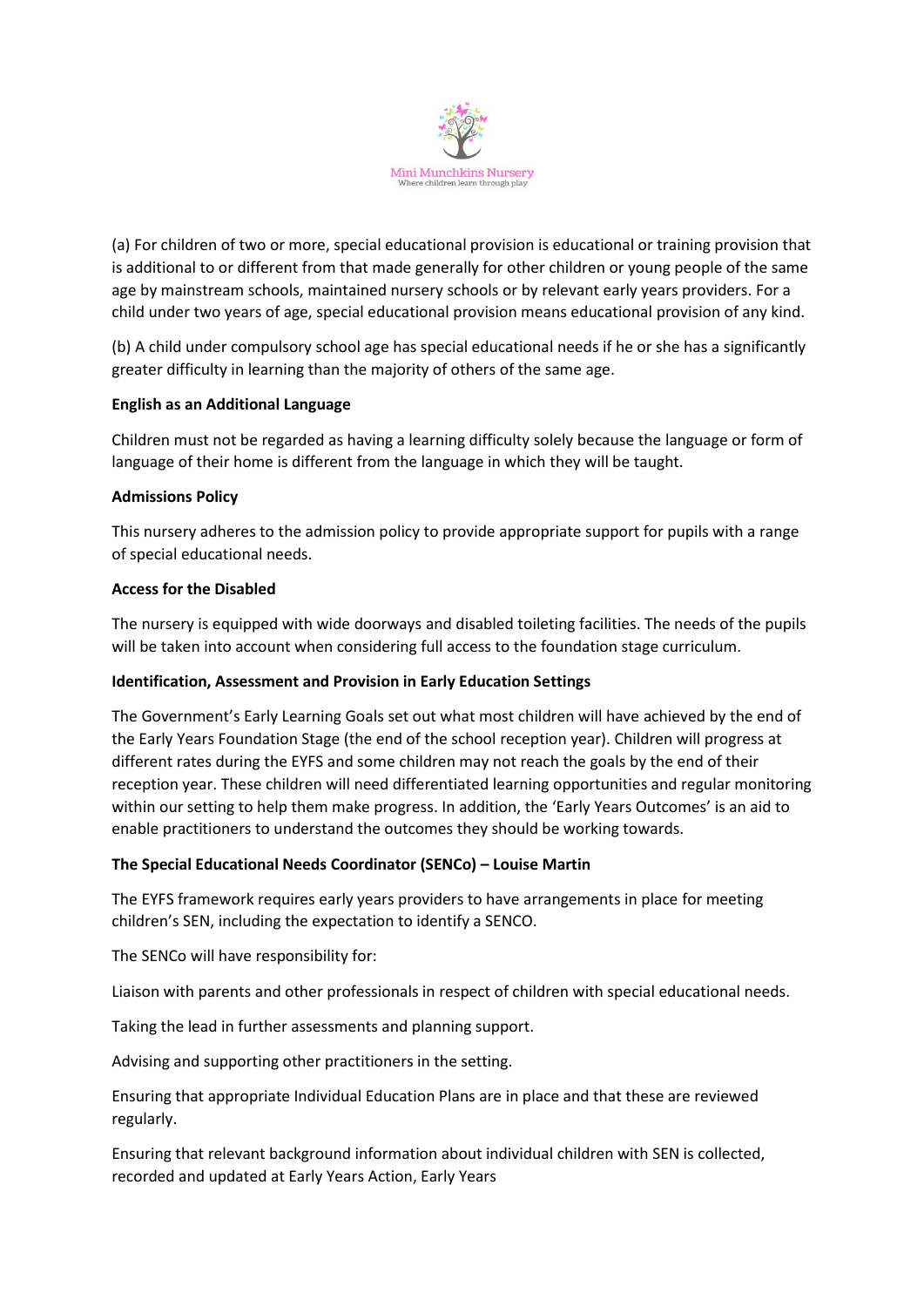

Action Plus and for those with a Statement.

#### **Graduated Response**

If a child in our setting is not making the expected progress, it may be necessary to use alternative approaches to learning. We operate a graduated response system where staff initially:

Bring an issue to the attention of the SENCo

Observe, monitor and share their findings with staff and parents.

Are allocated time to devise planned intervention and monitor.

Adapt working practices and the environment to suit the needs of the child.

Produce individual educational plans with achievable targets for the child.

Attend regular staff training to provide effective intervention.

This graduated response recognises that there is a continuum of special educational need and, where necessary and with parental permission, draws support from a range of specialist expertise to support the child. In our setting the different support mechanisms may include:

An initial visit from the health visitor.

Referrals to outside agencies including speech therapists, paediatricians, educational psychologists etc.

Support from the Early Years Team/LA support services for advice or equipment.

## **Initial Concerns**

Staff may initially have concerns about a child that they share internally and in particular with the SENCo. At this stage staff should observe the child regularly to gather evidence for possible future discussions with parents or outside agencies.

## **Discussions with parents**

If staff feel that there is still cause for concern after their initial observations, parents will be invited in to discuss these concerns with a staff member. Parents will be invited to contribute their knowledge and understanding of their child and raise any concerns they may have and to contribute to targets resulting in individualised planning known as 'Targeted Support'

## **SEN Support**

When a child in the setting is identified as having special educational needs we initially devise our own interventions to be used in addition to our usual curriculum

(SEN Support). The triggers for SEN Support could be that the child: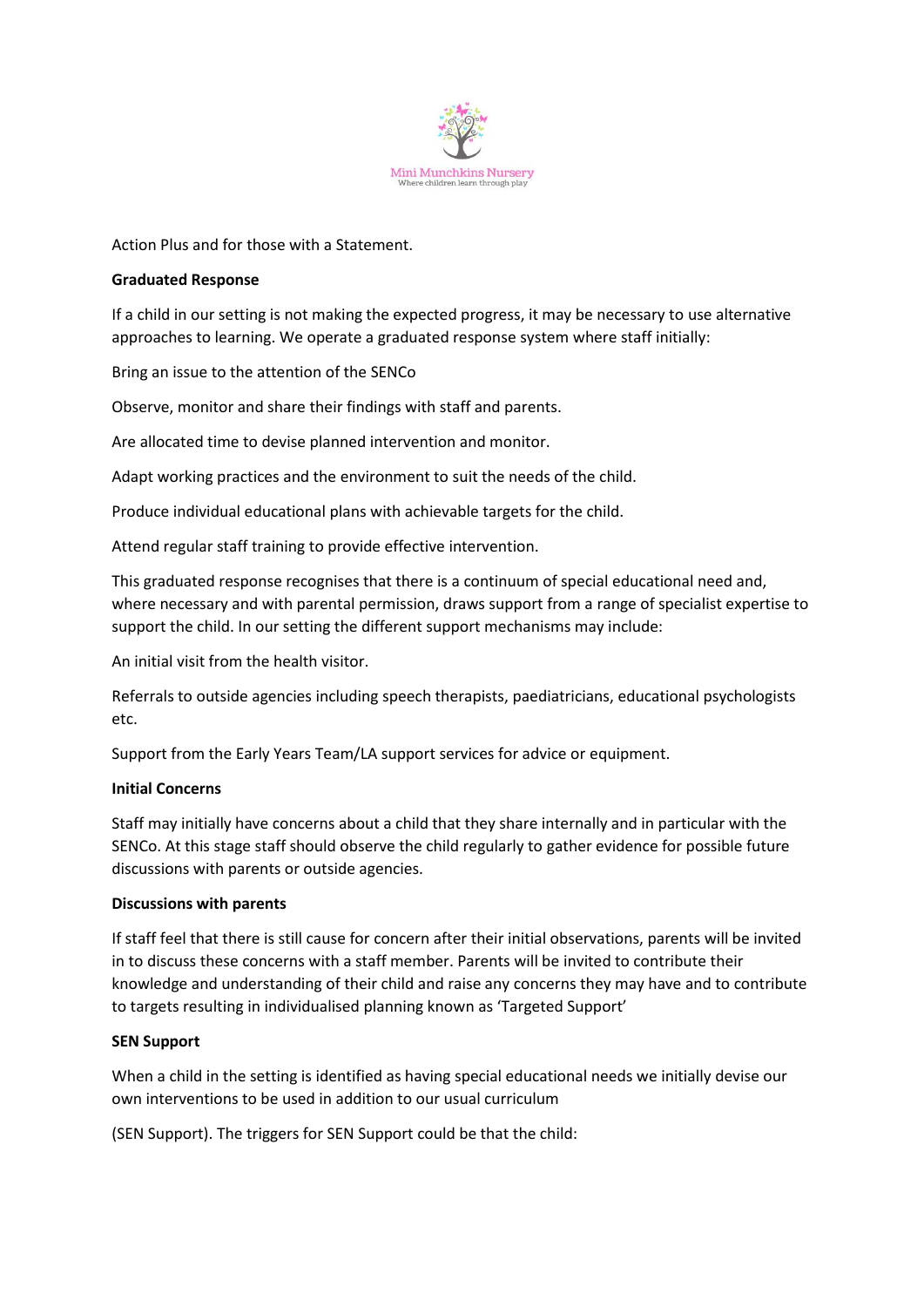

Makes little or no progress even when teaching approaches are particularly targeted to improve the child's identified area of weakness.

Continues working at levels significantly lower than those expected for children of a similar age in certain areas.

Presents persistent emotional and/or behavioural difficulties, which are not ameliorated by the behaviour management techniques usually employed in the setting.

Has sensory or physical problems, and continues to make little or no progress despite the provision of personal aids and equipment

Has communication and/or interaction difficulties and requires specific individual interventions in order to access.

#### **Targeted Plan**

A Targeted Plan contains planning for the child, which is additional to, or different from, the standard provision and includes:

Short-term strategies set for the child.

Teaching strategies.

The provision to put in place.

When/how the plan is to be reviewed.

The outcome of the action taken.

The Targeted Plan will be reviewed half termly with parents and, if appropriate, the child and outside agencies. Where it is deemed not applicable for the child to attend their views and needs should be taken into consideration.

#### **Requests for an Education, Health and Care Needs Assessment**

For a very few children the help given by the early education setting through SEN Support will not be sufficiently effective to enable the child to progress satisfactorily.

It will then be necessary for the setting, in consultation with the parents and any external agencies already involved, to consider whether a statutory multi-disciplinary assessment may be appropriate. Where a request for an Education, Health and Care Needs Assessment is made to the LA, the child will have demonstrated significant cause for concern and the setting will have evidence gathered throughout the stages listed above.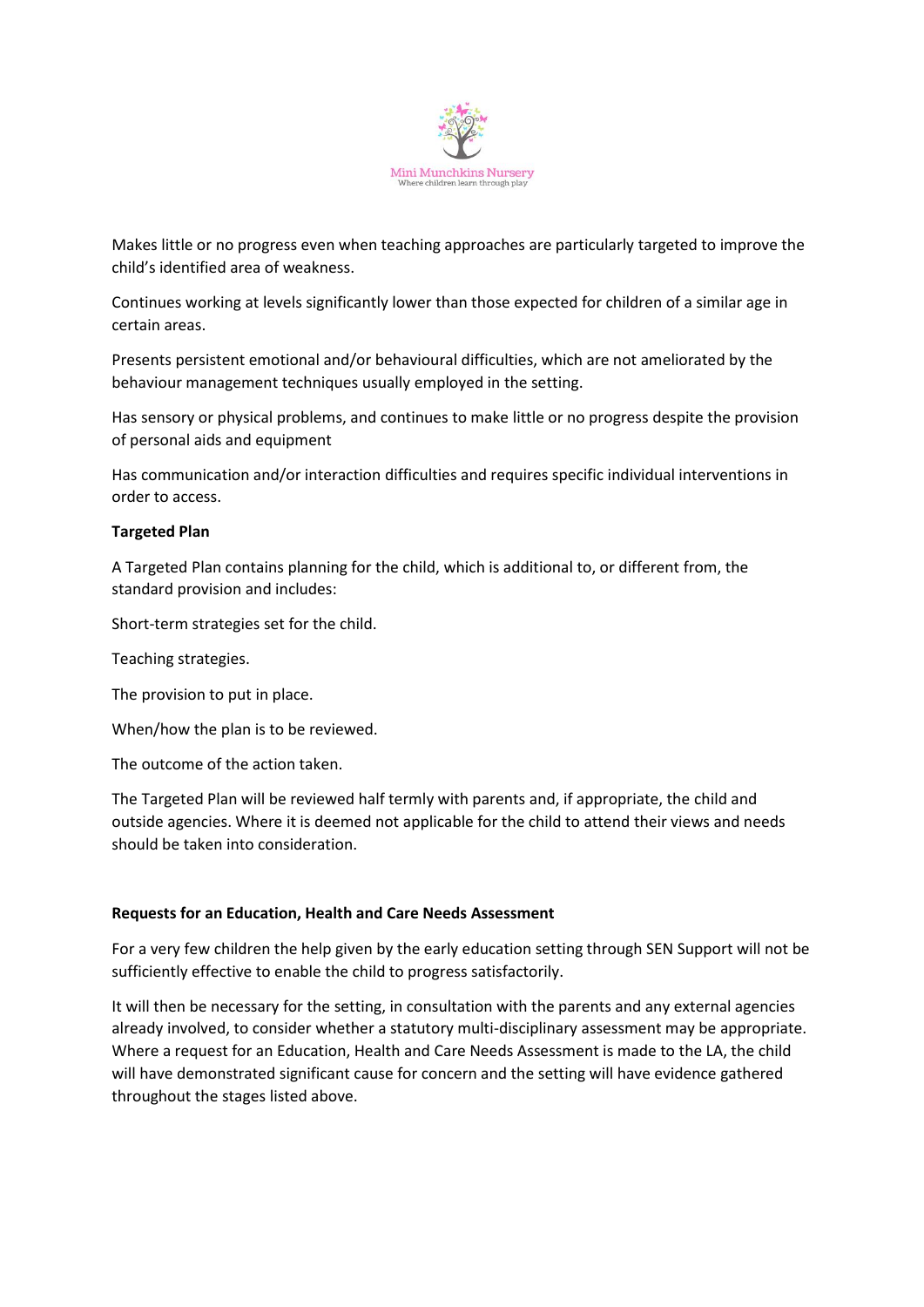

#### **Annual Review**

As a result of an Education, Health and Care Needs Assessment the LA will decide whether a child needs provision through an Education, Health and Care Plan. The Education, Health and Care Plan will outline the provision necessary, the name of the setting where the provision is to be made and how the needs will be met; this may be through additional support or equipment and may have a cost implication to the LA.

All EHCPs are reviewed at least yearly and all those involved are invited to consider whether any amendments need to be made.

## **Record Keeping**

We keep individual records; these are based predominantly on observations. We use regular observations, consultations with parents, staff and other professionals to inform planning in order to meet the needs of individuals. Information gathered may be shared with other professionals with parental permission; a summary of achievement and relevant attachments are sent on to the next school. The records we keep are available to the child's parents on request.

## **The Local Offer**

We are aware of the Local Offer and will signpost parents the information about provision they can expect to be available across education, health and social care for children and young people in the area with SEN or disability.

#### **Confidentiality**

We will respect parent's rights to confidentiality when supporting children with Special Needs; we will always discuss any possible referrals to other services with parents to seek their agreement before we make such referrals. All meetings with parents other than the normal parent staff contact will take place in private.

Parents will be involved in setting all targets for their child. Targeted Support will be regularly, and parents will be invited to contribute to this review.

All of our staff will need to be aware of the Targeted Support targets agreed for a child as they are all likely to be involved in supporting that child. However, all of the staff are also aware that their knowledge of these targets is privileged information which should not be shared with anyone without the permission of either the settings SENCO or Manager who would discuss any need to share information with the child's parent or carer.

#### **Nursery Transfer Summary**

If a child moves to another nursery or reception setting, we complete a Nursery Transfer Summary that outlines the child's achievements at our setting. This has a section which relates to Special Educational Needs and asks for the parents and child's comments.

#### **Referral Progress**